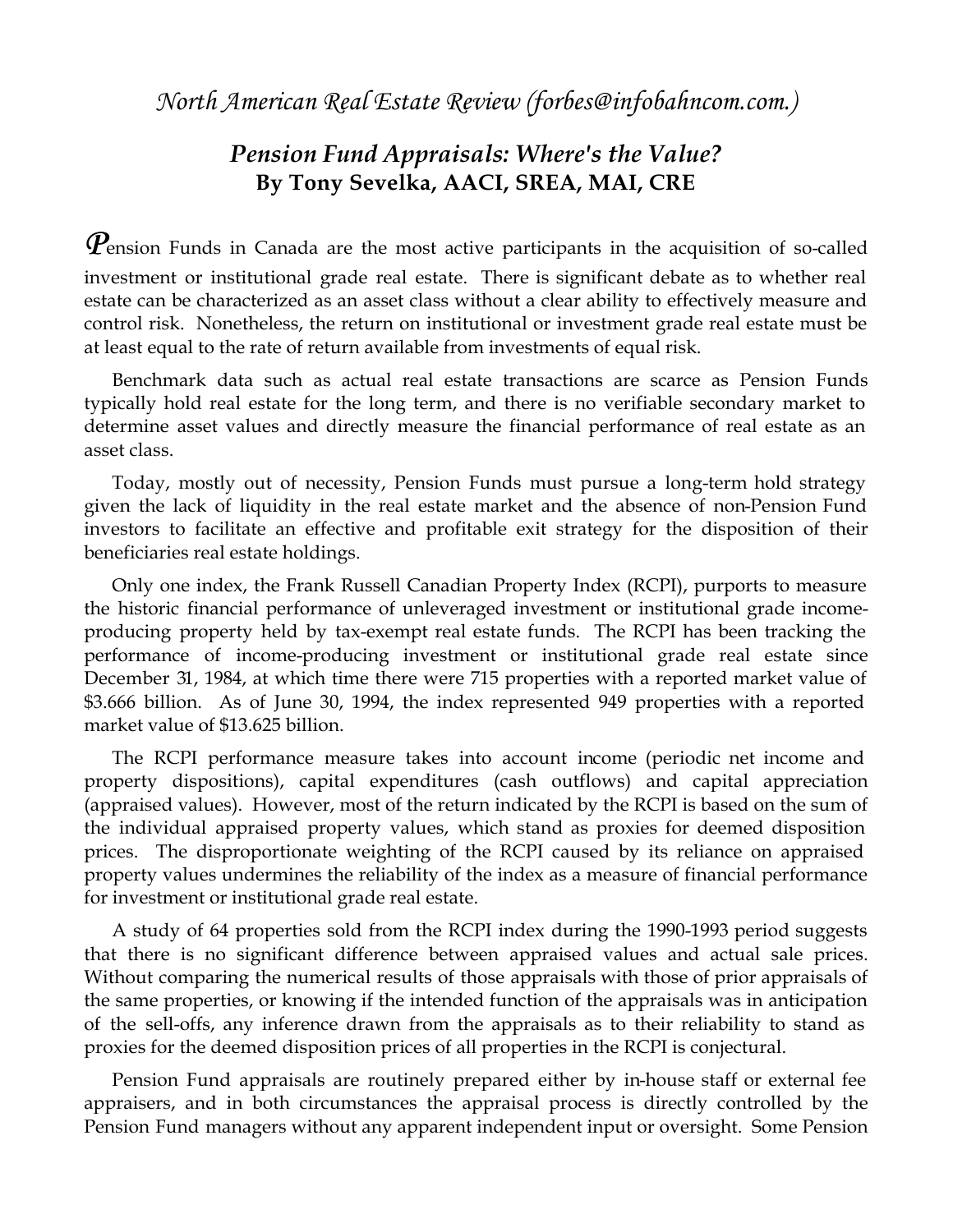Fund managers employ or retain only designated appraisers such as MAIs (Member of the Appraisal Institute) and AACIs (Accredited Appraiser Canadian Institute), but it is not unusual for undesignated appraisers to be hired or retained.

Since real estate assets are held for the long term, Pension Fund managers typically earn their compensation by generating actual or reported increases in net income (cash flow) and/or capital appreciation (appraised values), without actually testing the marketplace. This formula for compensation has significant potential for abuse of the appraisal process in overstating property income, value and investment performance, all to the detriment of Pension Fund beneficiaries.

There are no industry-wide Pension Fund guidelines for the selection of appraisers and appraisal standards for preparation of appraisals, and reportedly there are no uniform RCPI reporting requirements for computing property income as it relates to capital expenditures, tenant improvements and leasing commissions. Depending on whether these items are expensed, amortized or treated as one-time capital expenditures has significant impact on property net income (cash flows) and market value (appraised value), and the compensation to which the Pension Fund manager is entitled.

Additional appraisal-influencing factors within the control of the Pension Fund manager which can significantly impact the appraiser's value estimate and the usefulness of the appraisal as a measure of financial performance are:

- the appraisal instructions,
- the property rights appraised (i.e., freehold, leasehold),
- the extent of ownership (i.e., partial or full interest),
- the definition of market value,
- the function of the appraisal, and
- the degree of access to critical property-specific documentation, including partnership agreements and options to purchase or sell partial interests.

Complete appraiser independence and objectivity of the appraisal process is an essential underpinning for reliably measuring the financial performance of Pension Fund real estate, and can only be achieved if the authority for retaining an appraiser rests with the beneficiaries of the Pension Funds, as opposed to the Pension Fund managers themselves. Pension Fund managers with in-house appraisal staff should be avoided outright, unless the Pension Fund beneficiaries are able to exercise control over the appraisal process by mandating that every property in the portfolio be appraised annually or biannually by independent, objective, qualified and professionally designated external fee appraisers chosen by the Pension Fund beneficiaries. As well, beneficiaries should commission an independent annual building condition report for each property in its portfolio to ensure that potential capital cost items are not being overlooked or postponed to artificially inflate the financial performance and market value of any specific property.

If appraisals are to stand as proxies for deemed disposition prices, all Pension Fund appraisal reports should be prepared within a consistent framework in which the appropriate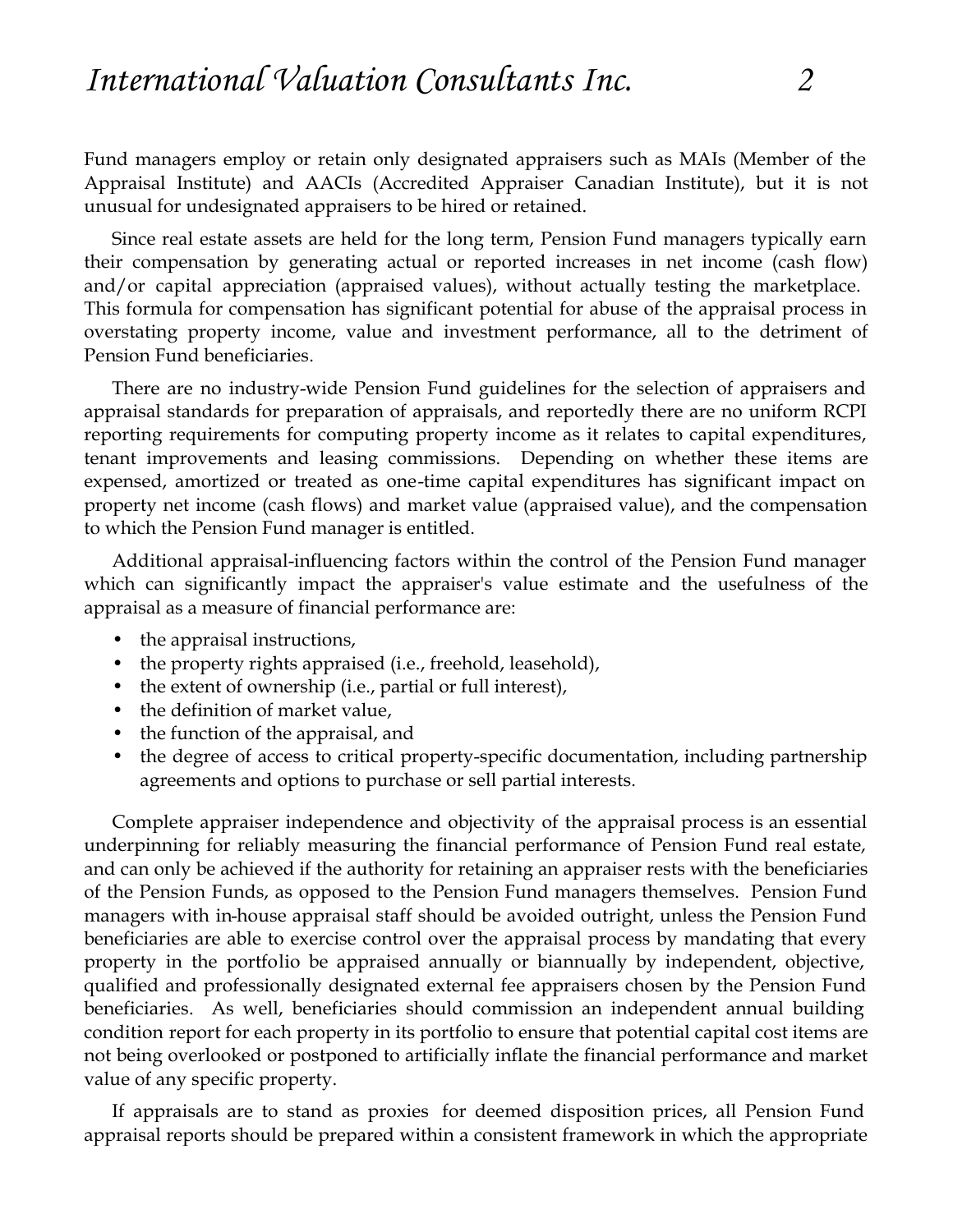property rights are clearly and accurately stated and defined, and embraced in the context of Market Value (Value In Exchange), defined as: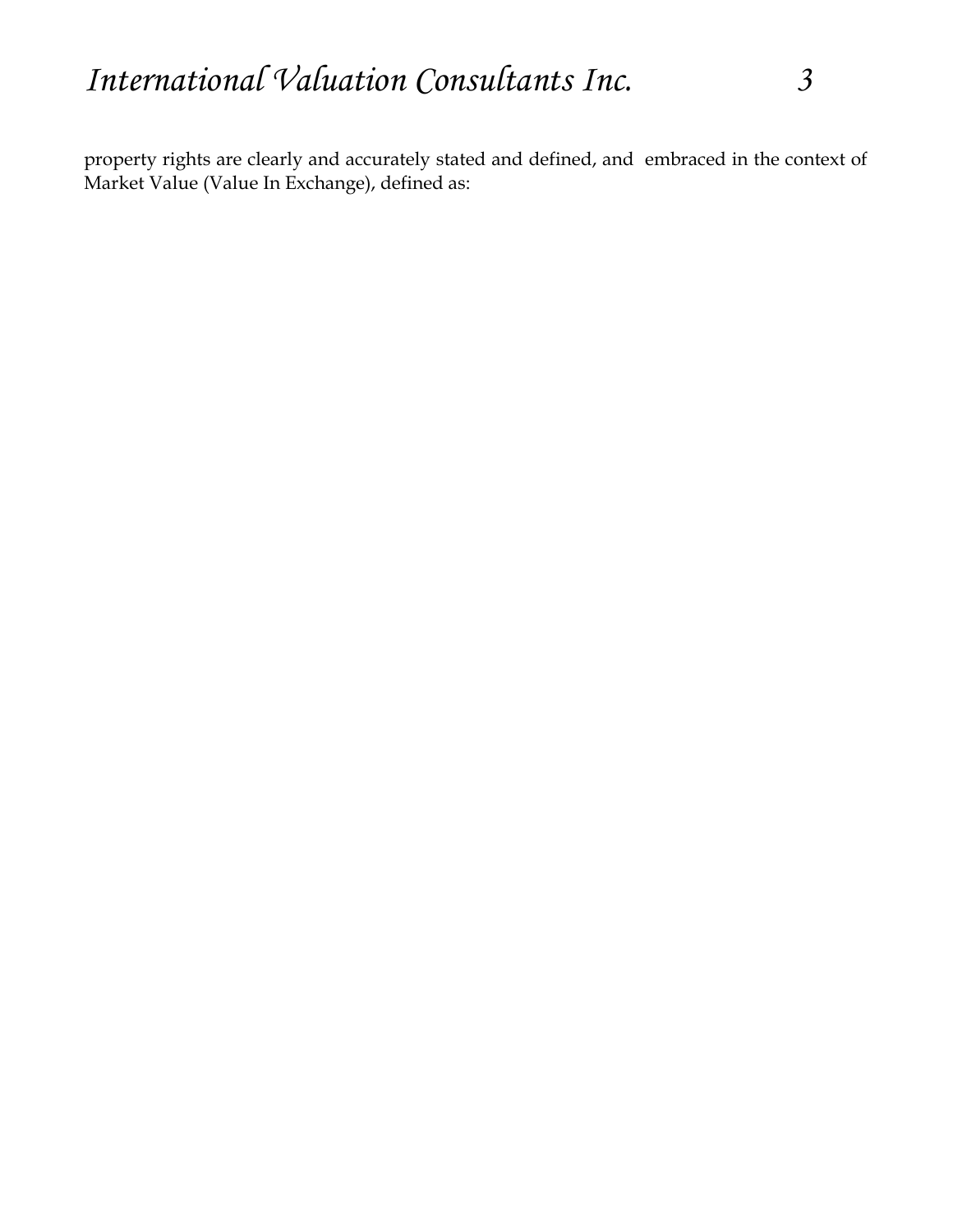The most probable price which a property should bring in a competitive and open market under all conditions requisite to a fair sale, the buyer and seller each acting prudently and knowledgeably, and assuming the price is not affected by undue stimulus. Implicit in this definition is the consummation of a sale as of a specified date and the passing of title from seller to buyer under conditions whereby:

- buyer and seller are typically motivated;
- both parties are well informed or well advised, and acting in what they consider their best interests;
- a reasonable time is allowed for exposure in the open market;
- payment is made in terms of cash in Canadian dollars or in terms of financial arrangements comparable thereto; and
- the price represents the normal consideration for the property sold unaffected by special or creative financing or sales concessions granted by anyone associated with the sale.

When estimating market value, the Pension Fund appraiser should be specific as to the estimate of exposure time linked to the value estimate. Exposure time is defined in the USPAP as:

the estimated length of time the property interest being appraised would have been offered on the market prior to the hypothetical consummation of a sale at market value on the effective date of the appraisal; a retrospective estimate based upon an analysis of past events assuming a competitive and open market.

A value estimate premised on an unreasonably long exposure time would tend to overstate the market value of the property.

All appraisal reports whether prepared internally or externally should be mandated to comply with the Uniform Standards of Professional Appraisal Practice (USPAP) as adopted by the Appraisal Standards Board and adhered to by MAIs and AACIs throughout North America. External fee appraisers should be restricted to appraising the same property to a maximum of three years in a row which would facilitate a fresh perspective of market value. For independent third-party appraisals to be meaningful as a measure of financial performance, appraisers must have open and unrestricted access to all property-specific documentation such as that listed below:

- Letter of Authorization to permit access to municipal data;
- Name and telephone number of contact for access to the property and any information required;
- Survey and Building Plans;
- Building Condition Report(s) and Study(s);
- Environmental Audits;
- Soil Test Reports;